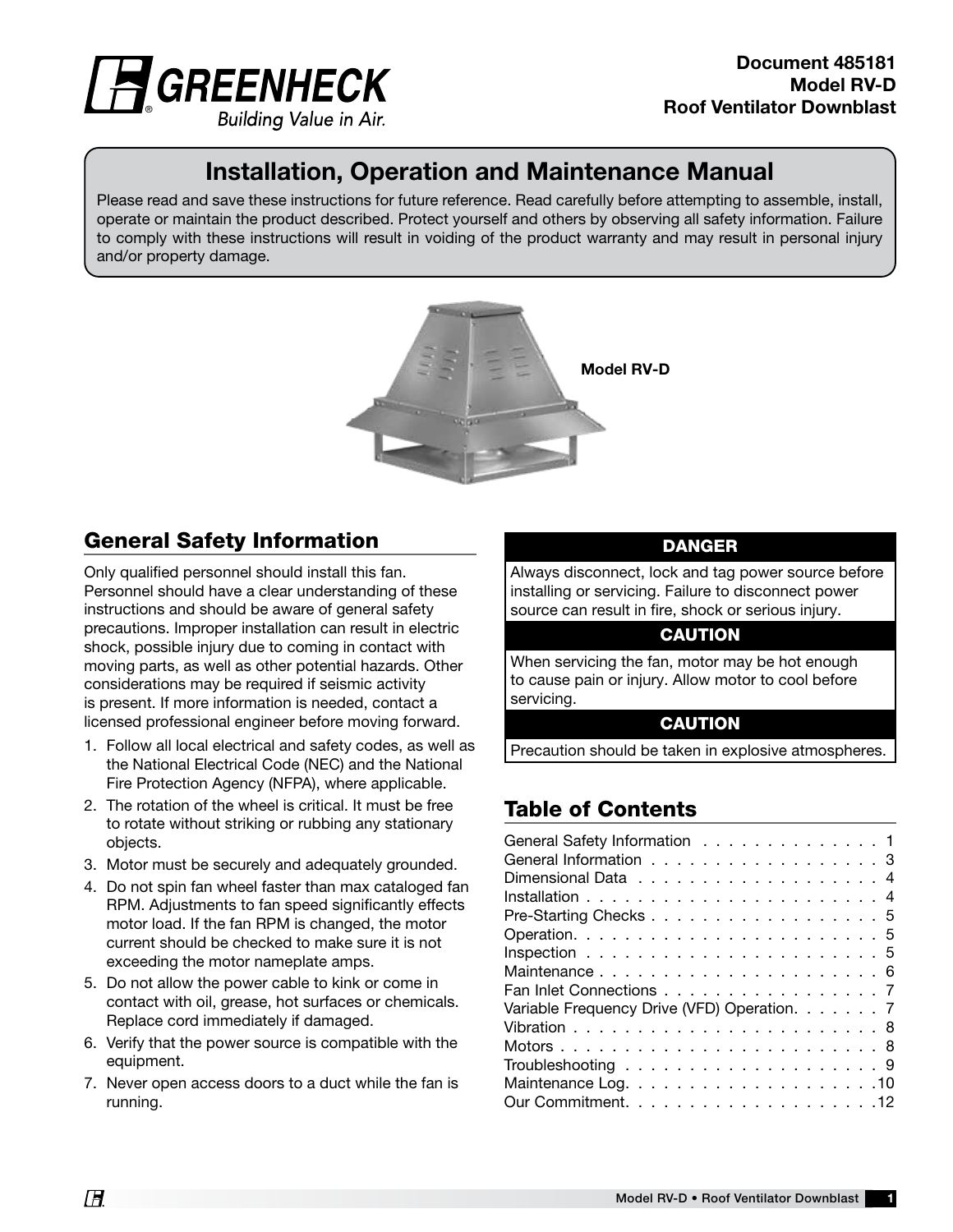### Receiving

Upon receiving the product check to ensure all items are accounted for by referencing the delivery receipt or packing list. Inspect each crate or carton for shipping damage before accepting delivery. Alert the carrier of any damage detected. The customer will make a notation of damage (or shortage of items) on the delivery receipt and all copies of the bill of lading which is countersigned by the delivering carrier. If damaged, immediately contact your Greenheck representative. Any physical damage to the unit after acceptance is not the responsibility of Greenheck Fan Corporation.

### Unpacking

Verify that all required parts and the correct quantity of each item have been received. If any items are missing report shortages to your local representative to arrange for obtaining missing parts. Sometimes it is not possible that all items for the unit be shipped together due to availability of transportation and truck space. Confirmation of shipment(s) must be limited to only items on the bill of lading.

### Handling

Fans are to be rigged and moved by the lifting brackets provided or by the skid when a forklift is used. Location of brackets varies by model and size. Handle in such a manner as to keep from scratching or chipping the coating. Damaged finish may reduce the ability of the fan to resist corrosion. Fans should never be lifted by the shaft, fan housing, or accessories. Avoid lifting fans in a way that will bend or distort fan parts.

#### Storage

- Rotate fan wheel monthly and purge bearings once every three months
- Energize fan motor once every three months
- Store belts flat to keep them from warping & stretching
- Store unit in location which does not have vibration
- After storage period, purge grease before putting fan into service

If storage of fan is in a humid, dusty or corrosive atmosphere, rotate the fan and purge the bearings once a month. Improper storage which results in damage to the fan will void the warranty.

Fans are protected against damage during shipment. If the unit cannot be installed and operated immediately, precautions need to be taken to prevent deterioration of the unit during storage. The user assumes responsibility of the fan and accessories while in storage. The manufacturer will not be responsible for damage during storage. These suggestions are provided solely as a convenience to the user.

The ideal environment for the storage of fans and accessories is indoors, above grade, in a low humidity atmosphere which is sealed to prevent the entry of blowing dust, rain, or snow. Temperatures should be evenly maintained between 30°F *(-1°C)* and 110°F *(43°C)* (wide temperature swings may cause condensation and "sweating" of metal parts). All accessories must be stored indoors in a clean, dry atmosphere.

Remove any accumulations of dirt, water, ice or snow and wipe dry before moving to indoor storage. To avoid "sweating" of metal parts allow cold parts to reach room temperature. To dry parts and packages use a portable electric heater to get rid of any moisture build up. Leave coverings loose to permit air circulation and to allow for periodic inspection.

The unit should be stored at least 3½ in. *(89 mm)* off the floor on wooden blocks covered with moisture proof paper or polyethylene sheathing. Aisles between parts and along all walls should be provided to permit air circulation and space for inspection.

## Inspection & Maintenance during Storage

While in storage, inspect fans once per month. Keep a record of inspection and maintenance performed.

If moisture or dirt accumulations are found on parts, the source should be located and eliminated. At each inspection, rotate the wheel by hand ten to fifteen revolutions to distribute lubricant on motor. If paint deterioration begins, consideration should be given to touch-up or repainting. Fans with special coatings may require special techniques for touch-up or repair.

Machined parts coated with rust preventive should be restored to good condition promptly if signs of rust occur. Immediately remove the original rust preventive coating with petroleum solvent and clean with lint-free cloths. Polish any remaining rust from surface with crocus cloth or fine emery paper and oil. Do not destroy the continuity of the surfaces. Wipe clean thoroughly with Tectyl<sup>®</sup> 506 (Ashland Inc.) or the equivalent. For hard to reach internal surfaces or for occasional use, consider using Tectyl<sup>®</sup> 511M Rust Preventive or WD-40® or the equivalent.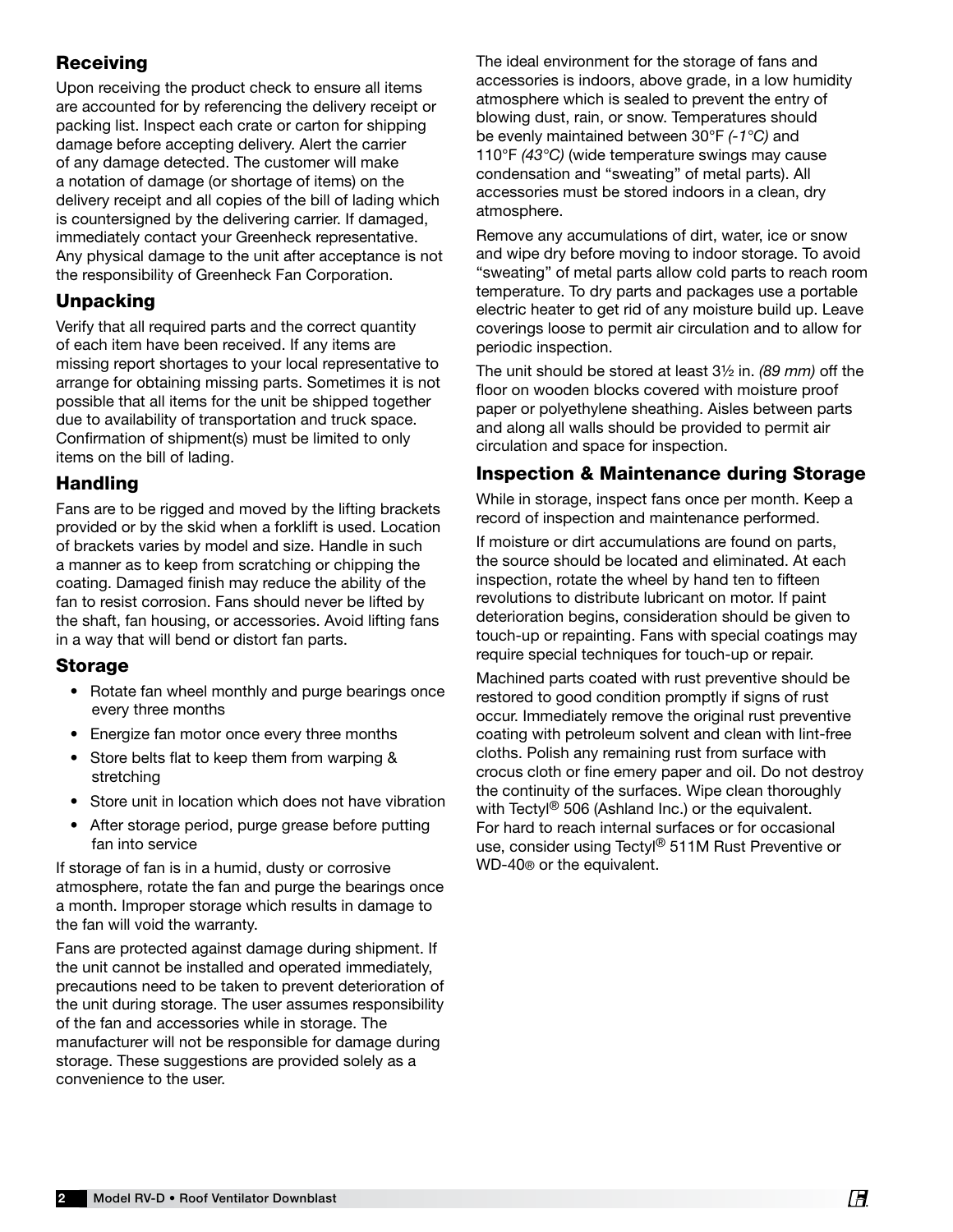### Removing from Storage

As fans are removed from storage to be installed in their final location, they should be protected and maintained in a similar fashion, until the fan equipment goes into operation.

Prior to fully assembling and installing the fan and system components, inspect the fan assembly to make sure it is in working order.

- 1. Check all fasteners, set screws, wheel, bearings, drive, motor base and accessories for tightness.
- 2. Rotate the fan wheel by hand and assure not parts are rubbing. Access to the wheel is obtained through an access panel located on the side of the fan housing.
- 3. Ensure proper wheel settings for radial gap and alignment.

# General Information

To ensure a successful installation, the instructions in this manual should be read and adhered to. Failure to comply with proper installation procedures may void the warranty.

## Unit and System Identification Tags

Each fan has a permanently affixed manufacturer's engraved metal nameplate containing the model number and individual serial number.



The tag shown is an example of an identification nameplate on the fan. The information provides general details about the fan, as well as containing specific information unique to the unit. When contacting your Greenheck representative with future needs or questions, please have the information on this label available. Tags are mounted in an area which is clearly visible, usually on the side of the fan cabinet.

### Pre-Installation Information

Before installation, it is important to be certain the mounting surface will bear the operating weight of the unit. For proper unit operation, it is also important that it be operated in a completely level position.

For further details on safety practices involving industrial and commercial fans, please refer to AMCA Publication 410.

### Electrical Disconnects

All fan motors should have disconnects located in close visual proximity to turn off electrical service. Service disconnects shall be locked-out when maintenance is being performed.

### Moving Parts

All moving parts must have guards to protect personnel. Refer to local codes for requirements as to the number, type and design. Fully secure fan wheel before performing any maintenance. The fan wheel may start "free wheeling" even if all electrical power has been disconnected. Before the initial start-up or any restart, check the following items to make sure that they are installed and secure.

- Do not spin fan wheel faster than the maximum cataloged fan rpm.
- Adjustments to fan speed significantly affects motor load. If the fan RPM is changed, the motor current should be checked to make sure it is not exceeding the motor nameplate amps.

### Air Pressure and Suction

In addition to the usual hazards associated with rotating machinery, fans also create a dangerous suction at the inlet. Special caution needs to be used when moving around a fan, whether it is in operation or not. Before start-up, make sure the inlet area is clear of personnel and loose objects.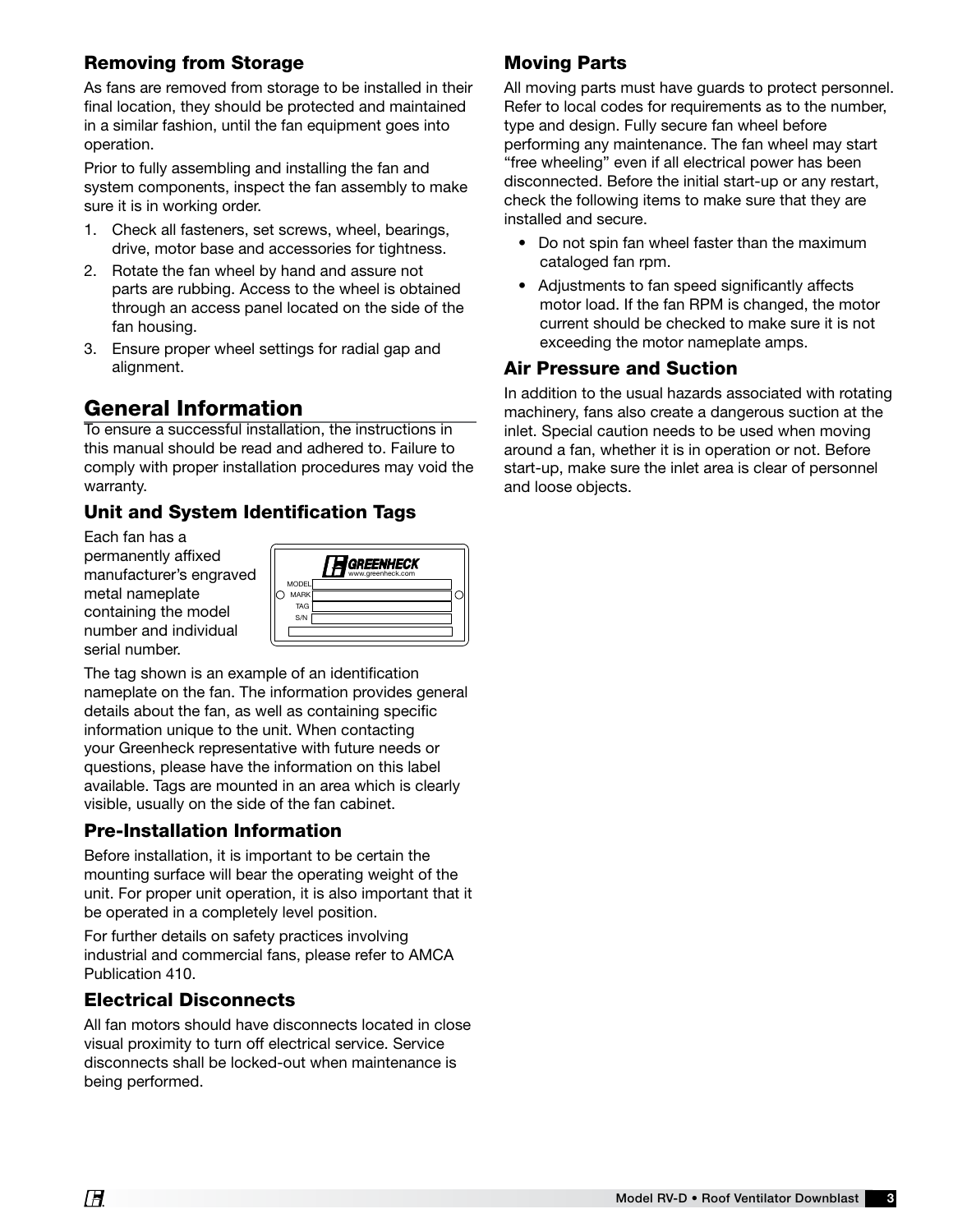# Dimensional Data



| Table 1: Dimensional Data |                   |                   |                   |  |
|---------------------------|-------------------|-------------------|-------------------|--|
| Model                     | A                 | B                 | C                 |  |
| <b>RV-D-315</b>           | 673               | 794               | 610               |  |
|                           | $(26^{1}/_{2})$   | $(31\frac{1}{4})$ | (24)              |  |
| <b>RV-D-400</b>           | 775               | 933               | 686               |  |
|                           | $(30\frac{1}{2})$ | $(36^{3}/_{4})$   | (27)              |  |
| <b>RV-D-500</b>           | 838               | 1086              | 25                |  |
|                           | (33)              | $(42\frac{3}{4})$ | $(30\frac{1}{4})$ |  |
| <b>RV-D-630</b>           | 965               | 1270              | 864               |  |
|                           | (38)              | (50)              | (34)              |  |

All dimensions in millimeters (inches).

# Installation

### Typical Roof Mounting Installation

- 1. On the roof surface, cut an appropriate sized hole and follow manufacturer's instructions on curb installation. Caulk and flash the curb to ensure a water tight seal.
- 2. Remove motor cover. Access to the motor compartment is accomplished by removing the screws. See Figure 2.
- 3. Lift and place the unit on top of roof curb using the mounting hooks located on the exterior of the fan.
- 4. Secure fan to curb using a minimum of eight lag screws, metal screws or other suitable fasteners. Shims may be required depending upon curb installation and roofing material.
- 5. Verify power line wiring is de-energized before connecting fan motor to power source.
- 6. Connect power supply wiring to the motor as indicated on the motor nameplate or terminal box cover. Check the power source for compatibility with the requirements of your equipment.
- 7. Check fan wheel for free rotation, recenter if necessary. Check setscrew(s) for tightness.
- 8. Check all fasteners for tightness.
- 9. Mount and wire safety disconnect switch under motor cover.
- 10. Replace motor cover.

### IMPORTANT

Installation, troubleshooting and parts replacement are to be performed only by qualified personnel. Consult and follow all applicable national, state and local codes. They will supersede this document.

#### Roof Curb Installation



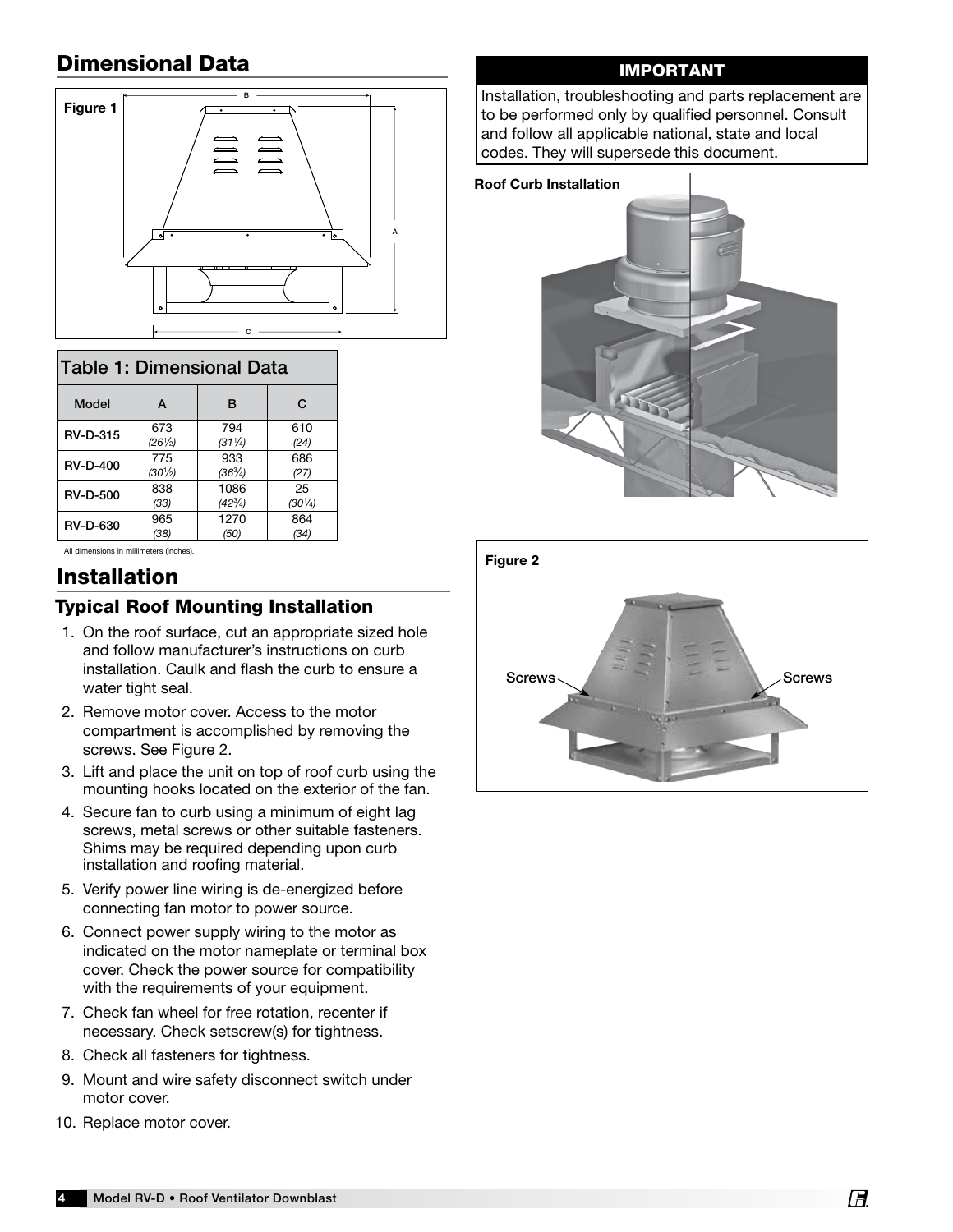# Pre-Starting Checks

1. Check all fasteners and setscrews for tightness. The wheel should rotate freely and be aligned as shown in diagram below.

| <b>Wheel Overlap Dimensions</b> |                      |  |  |
|---------------------------------|----------------------|--|--|
| Model                           | G - Overlap mm (in.) |  |  |
| <b>RV-D-315</b>                 | 7(1/4)               |  |  |
| <b>RV-D-400</b>                 | 9(3/8)               |  |  |
| <b>RV-D-500</b>                 | 12 $(\frac{1}{2})$   |  |  |
| <b>RV-D-630</b>                 | 15 $($ %)            |  |  |



- 2. Wheel position is preset and the unit is test run at the factory. Movement may occur during shipment and realignment may be necessary.
- 3. Wheel and inlet cone overlap can be adjusted by loosening the setscrews in the wheel hub and moving the wheel to the desired position. For models with wheel hubs utilizing a tapered bushing interface, reference page 6 for the tapered bushing removal and move the wheel to the desired position.

Fan RPM should be checked and verified with a tachometer.

4. Check wheel rotation (viewing from the shaft side) by momentarily energizing the unit. Rotation should

be clockwise as shown in Figure 3 and correspond to rotation decal on the unit.

If wheel rotation is incorrect, reverse two of the wiring leads or check motor wiring for single phase. Fan RPM should be checked and verified with a tachometer.



Clockwise Rotation

Figure 3

### **WARNING**

Correct direction of wheel rotation is critical. Reversed rotation will result in poor air performance, motor overloading and possible motor burnout.

#### IMPORTANT

The fan has been checked for mechanical noises at the factory prior to shipment. If mechanical noise should develop, suggested corrective actions are offered in the Troubleshooting section.

# **Operation**

- 1. Before starting up or operating fan, check all fasteners for tightness. In particular, check the setscrews in the wheel hub.
- 2. While in the OFF position or before connecting the fan to power, turn the fan wheel by hand to be sure it is not striking the venturi or any obstacle.
- 3. Start the fan and shut it off immediately to check rotation of the wheel with directional arrow in the motor compartment, see Figure 3.
- 4. When the fan is started, observe the operation and check for any unusual noises.
- 5. With the system in full operation and all ductwork attached, measure current input to the motor and compare with the nameplate rating to determine if the motor is operating under safe load conditions.
- 6. Keep inlets and approaches to fan clean and free from obstruction.

## Inspection

Inspection of the fan should be conducted at the first 30 minute and 24 hour intervals of satisfactory operation.

30 Minute Interval: Inspect bolts, setscrews and motor mounting bolts. Adjust and tighten as necessary.

24 Hour Interval: Check all internal components.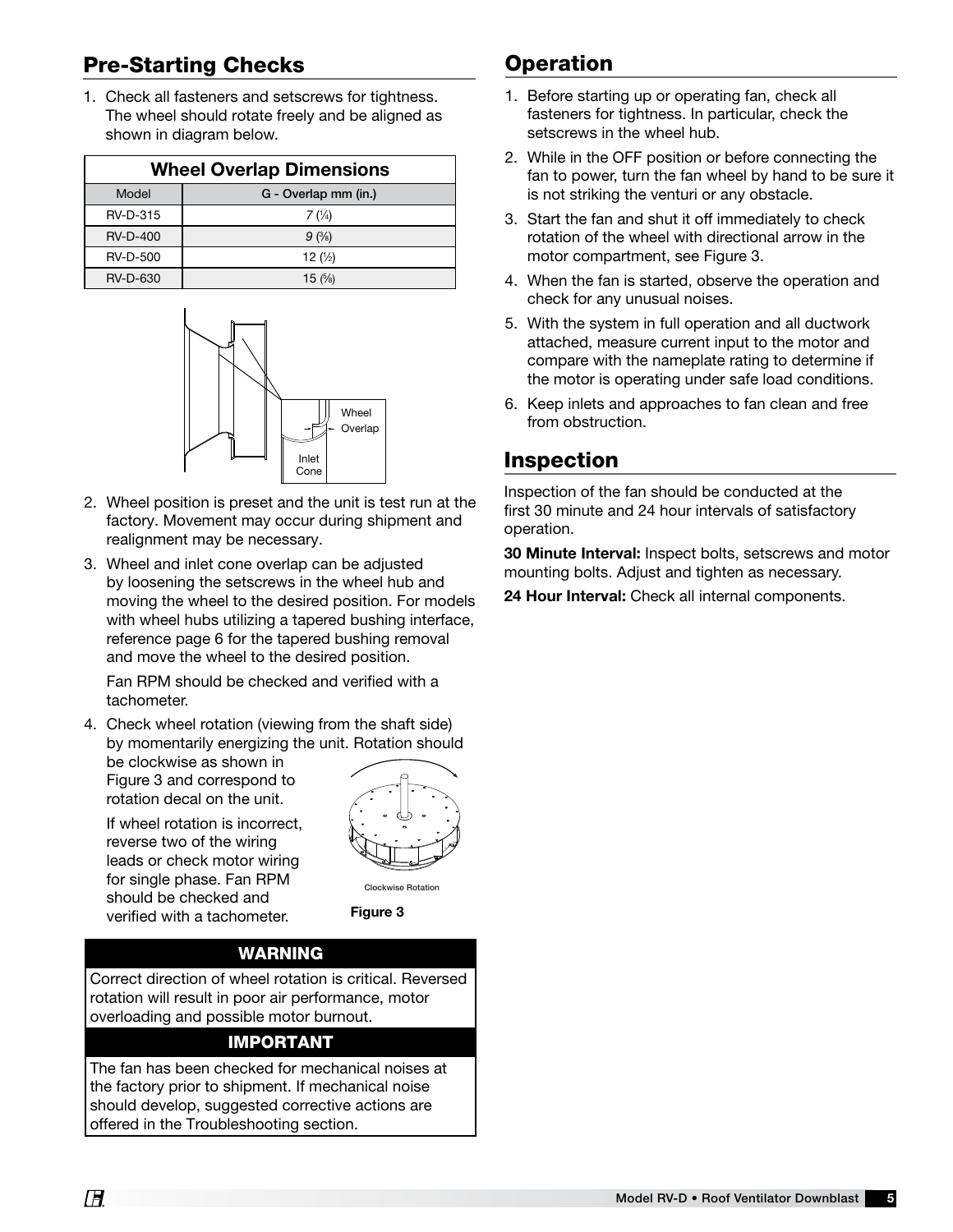### **Maintenance**

#### DANGER

Disconnect and secure to the "off" position all electrical power to the fan prior to inspection or servicing. Failure to comply with this safety precaution could result in serious injury or death.

#### WARNING

This unit should be made non-functional when cleaning the wheel or housing (fuses removed, disconnect locked off).

#### IMPORTANT

Uneven cleaning of the wheel will produce an out of balance condition that will cause vibration in the fan.

Installation and maintenance are to be performed only by qualified personnel who are familiar with local codes and regulations and who are experienced with this type of equipment.

Motor maintenance is generally limited to cleaning and lubrication (where applicable). Cleaning should be limited to exterior surfaces only. Removing dust buildup on motor housing ensures proper motor cooling.

Greasing of motors is only intended when fittings are provided. Many fractional horsepower motors are permanently lubricated and should not be lubricated after installation. Motors supplied with grease fittings should be greased in accordance with manufacturer's recommendations. Where motor temperatures do not exceed 104ºF *(40ºC)*, the grease should be replaced after 2,000 hours of running time as a general rule.

Wheels require very little attention when moving clean air. Occasionally, oil and dust may accumulate causing imbalance. When this occurs, the wheel and housing should be cleaned to ensure smooth and safe operation.

All fasteners should be checked for tightness each time maintenance checks are performed prior to restarting unit.

A proper maintenance program will help these units deliver years of dependable service.

### Tapered Bushing Hub Installation and Removal

For wheel hubs and shaft pulleys utilizing a tapered bushing interface, follow this procedure for installation and removal. There are two possible setups for the tapered bushing, both have the same procedure, but orientation of the hub varies.

#### Tapered Bushing Removal:

- 1. If present, loosen the setscrew holding the bushing and shaft key in place.
- 2. Loosen and remove the socket head cap screws which fasten the bushing to the hub as shown in the section views and examples of Figures 4-7.



- 3. Standard Mounting: Take the two socket head cap screws that were removed and install them into the visibly threaded holes on the wheel hub. Reverse Mounting: Install the two socket head cap screws into the visibly threaded holes of the bushing flange.
- 4. Once both socket head cap screws are installed, tighten them an eighth of a turn at a time, alternating between the two until the hub comes loose from the bushing.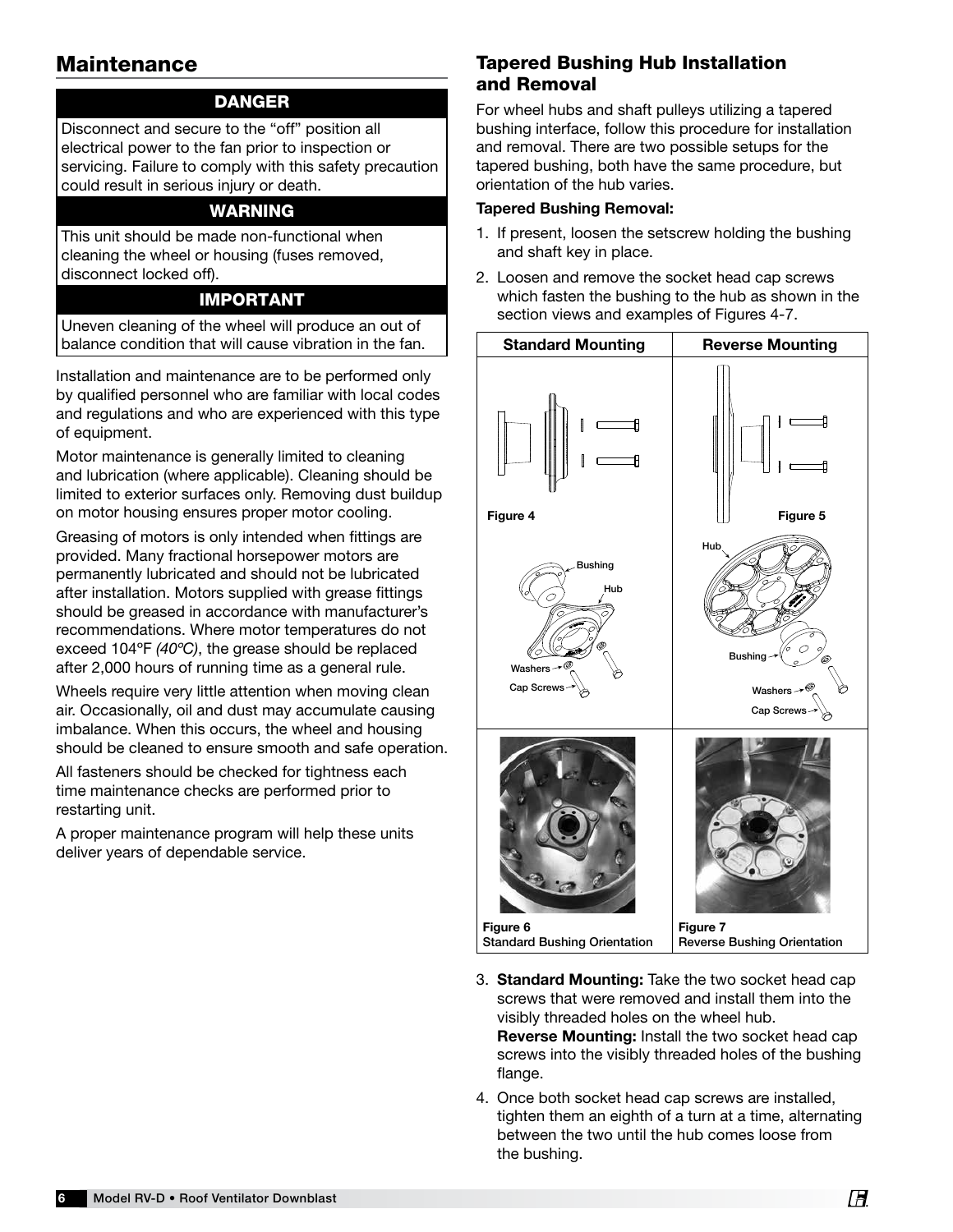#### Bushing Installation:

- 1. Clean all surfaces of hub and bushing to remove any oil or residue present. Do not use any lubricant to install bushing into the hub. For both standard and reverse mounting styles, the socket head cap screws are adjustable from the inlet of the fan.
- 2. Standard Mounting: Slide the bushing and shaft key onto the fan shaft followed by the wheel and hub assembly. If present, use the keyway setscrew to hold the shaft key and bushing in place but DO NOT overtighten as this can damage the bushing. Align the unthreaded holes of the hub with the threaded holes of the tapered bushing. Reverse Mounting: Slide the wheel and hub assembly on to the fan shaft followed by the bushing and shaft key. If present, use the keyway setscrew to hold the shaft key and bushing in place but DO NOT overtighten as this can damage the bushing. Align the unthreaded holes of the tapered bushing with the threaded holes of the hub.
- 3. Install the two bushing socket head cap screws into the aligned holes by hand (or without excessive torque) until the heads of the socket head cap screws are seated against the mating surface.
- 4. Adjust the height of the wheel in the fan relative to the inlet venturi then tighten the two socket head cap screws an eighth turn at a time in an alternating fashion and reach a torque of 13.5 Nm.

## Fan Inlet Connections

In order to ensure proper fan performance, caution must be exercised in fan placement and connection to the ventilation system. Obstructions, transitions, poorly designed elbows, improperly selected dampers, etc., can cause reduced performance, excessive noise and increased mechanical stress. For performance to be as published, the system must provide uniform and stable airflow into the fan.



Dampers must open fully. Use motorized dampers in low airflow applications to reduce losses.



tammig vance in ciscue Avoid sharp turns or entrance conditions which cause uneven flow. Use turning vanes in elbows to



should be three wheel Provide uniform airflow at fan inlet and through the damper to ensure optimum performance. Curb cap diameters from the radius. Use turning vanes in duct when possible.



Provide uniform airflow at fan inlet to ensure optimum performance.

# Variable Frequency Drive (VFD) Operation

Fan vibration levels differ with the method of installation. Operating a fan on a variable frequency drive (VFD) may experience certain speed ranges with excessively high vibration levels and possible resonant frequencies. Problem speed ranges or resonant frequencies can be determined during the commissioning process. Either run through this resonant range as quickly as possible, program out operation at determined Hz to skip over these speeds, or find alternative remedy.

It is the responsibility of the installing body to perform coast-down tests and identify any resonant frequencies after the equipment is fully installed. These resonant frequencies are to be removed from the operating range of the fan by using the "skip frequency" function in the VFD programming. Failure to remove resonant frequencies from the operating range will decrease the operating life of the fan and void the warranty.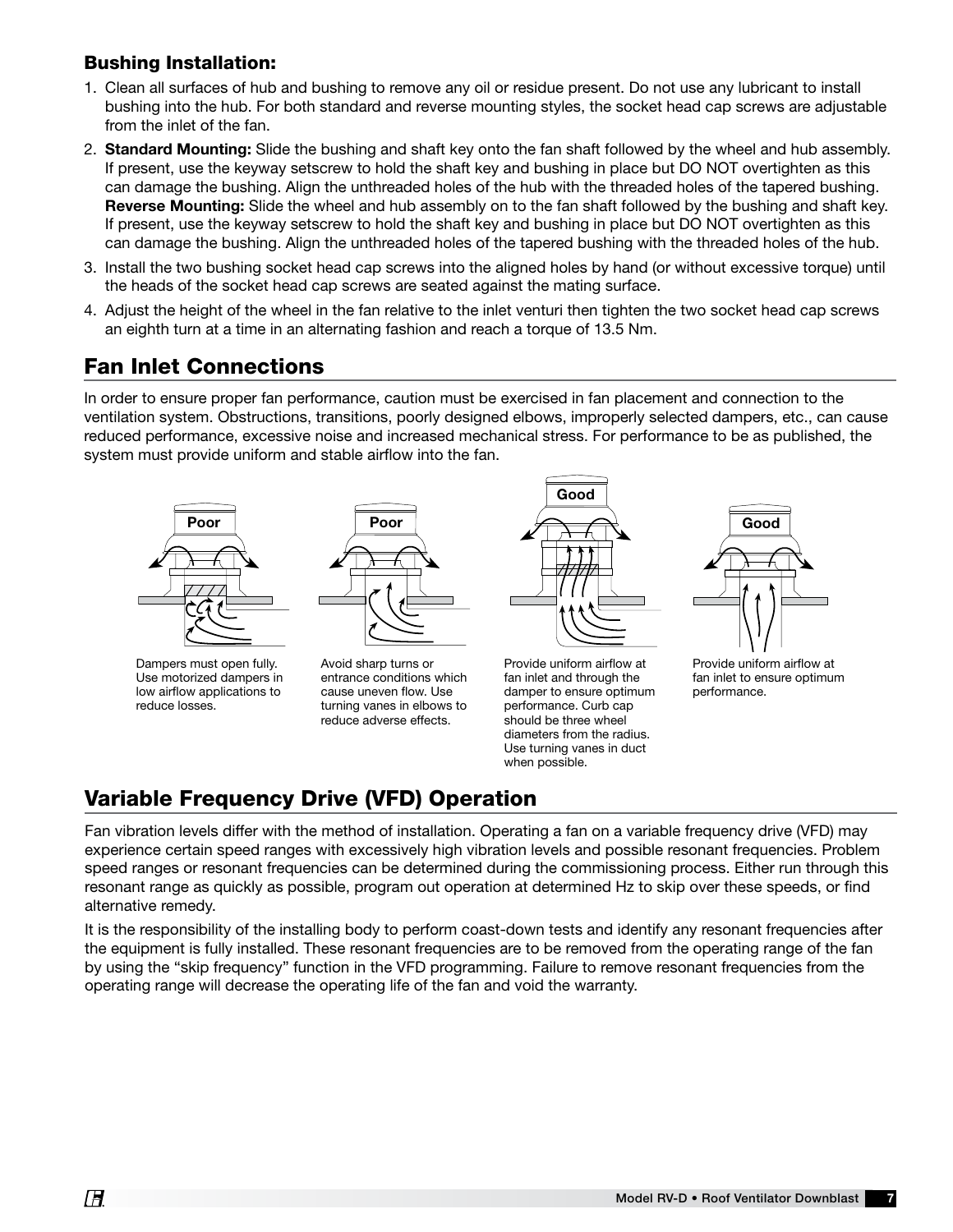# Vibration

Excessive vibration is the most frequent problem experienced during initial start-up.

Left unchecked, excessive vibration can cause a multitude of problems, including structural and/or component failure.

Many of these conditions can be discovered by careful observation. Refer to the troubleshooting section of this manual for corrective actions. If observation cannot locate the source of vibration, a qualified technician using

#### Common Sources of Vibration

- 1. Wheel Unbalance
- 2. Mechanical Looseness
- 3. Drive Component Unbalance 4. Poor Inlet/Outlet Conditions
- 5. Foundation Stiffness

vibration analysis equipment should be consulted. If the problem is wheel unbalance, in-place balancing can be done providing there is access to the fan wheel. Any correction weights added to the wheel should be attached securely.

Greenheck performs a vibration test on all centrifugal fans before shipping. Three vibration readings are taken on each bearing in the horizontal, vertical, and axial directions.

The maximum allowable vibration for model RV-D (direct drive) is 0.15 in/sec. peak velocity filter-in at the fan rpm per AMCA Standard 204.

These vibration signatures are a permanent record of how the fan left the factory and are available upon request.

Generally, fan vibration and noise is transmitted to other parts of the building by the duct work. To eliminate this undesirable effect, the use of heavy canvas connectors is recommended. If fireproof material is required, FlexweaveTM 1000, Type FN-30 can be used.

## **Motors**

Motor maintenance is generally limited to cleaning and lubrication. Cleaning should be limited to exterior surfaces only. Removing dust and grease build up on the motor housing assists proper motor cooling. Never washdown motor with high pressure spray. Many fractional motors are permanently lubricated for life and require no further lubrication. Motors supplied with grease fittings should be greased in accordance with the manufacturer's recommendations.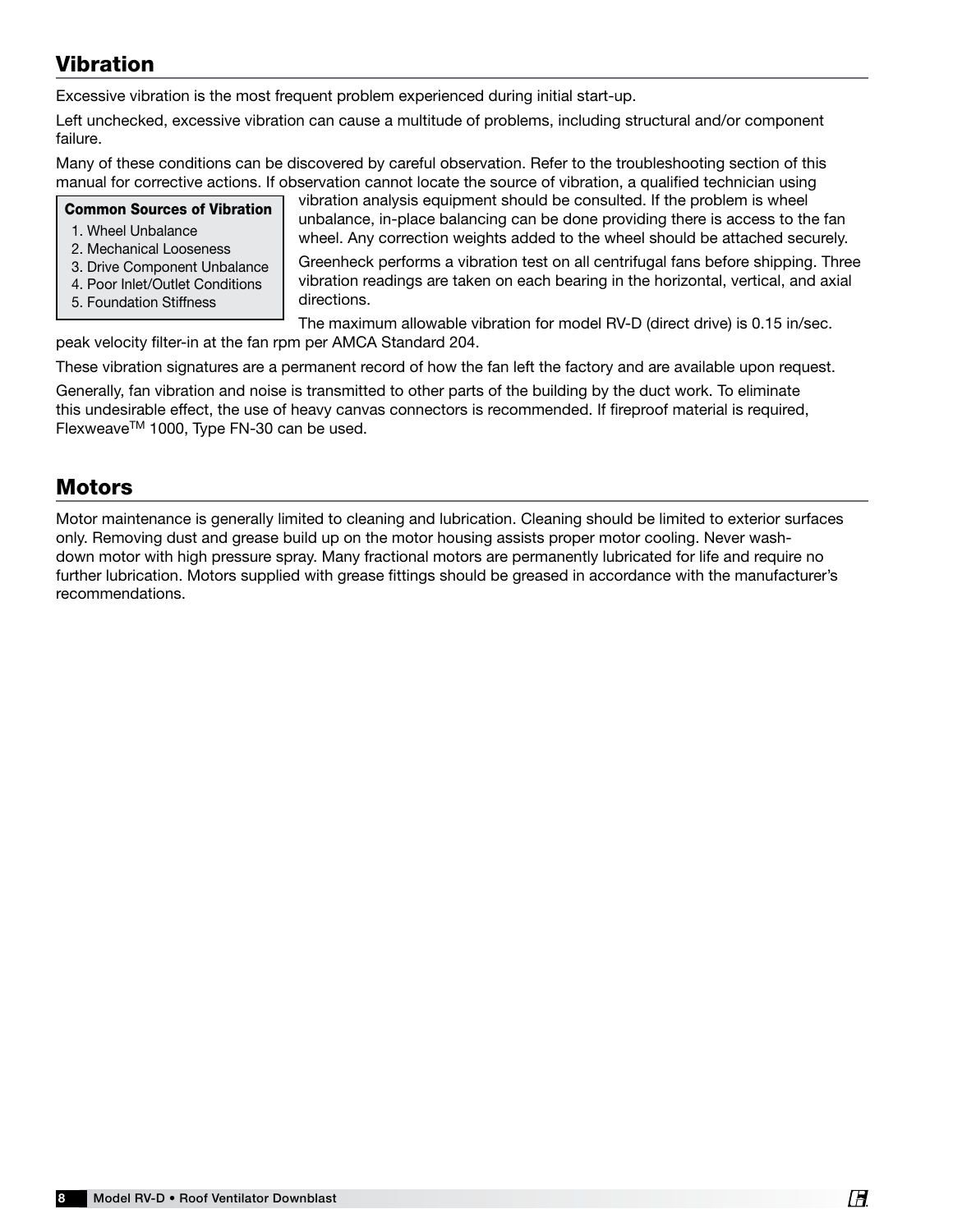# **Troubleshooting**

## WARNING

Before taking any corrective action, make certain unit is not capable of operation during repairs.

| <b>PROBLEM</b>                     | <b>CAUSE</b>                            | <b>CORRECTIVE ACTION</b>                                                                                         |  |  |
|------------------------------------|-----------------------------------------|------------------------------------------------------------------------------------------------------------------|--|--|
| Excessive<br>noise<br>or vibration | Wheel rubbing inlet                     | Adjust wheel and/or inlet cone.                                                                                  |  |  |
|                                    | Wheel unbalance                         | Clean all dirt off wheel.<br>Check wheel balance, rebalance in place if necessary.                               |  |  |
|                                    | Wheel improperly aligned and<br>rubbing | Center wheel on inlet.                                                                                           |  |  |
|                                    | Foreign objects in wheel or<br>housing  | Remove objects, check for damage or unbalance.                                                                   |  |  |
|                                    | Fan base not securely anchored          | Secure properly.                                                                                                 |  |  |
|                                    | Motor hood loose and rattling           | Tighten fasteners to secure the motor hood.                                                                      |  |  |
|                                    | Defective or loose motor<br>bearings    | Replace motor with same frame size, RPM-HP.                                                                      |  |  |
| High<br>horsepower                 | Fan                                     | Check rotation of wheel, see Figure 3. Reduce fan speed.                                                         |  |  |
|                                    | Duct system                             | Resize ductwork. Check proper operation of face and bypass dampers.<br>Check filters and access doors.           |  |  |
| Fan does<br>not operate            | Electrical supply                       | Check fuses/circuit breakers. Check for switches off.<br>Check for correct supply voltage.                       |  |  |
|                                    | Motor                                   | Ensure motor is correct horsepower and not tripping overload protector.                                          |  |  |
| Motor<br>overloads<br>or overheats | Over/Under line voltage                 | Contact power company.                                                                                           |  |  |
|                                    | Incorrect wheel rotation                | Check motor wiring. Confirm wheel rotation, see, Figure 3.                                                       |  |  |
|                                    | Undersized motor                        | Check motor ratings with catalog speed and air capacity chart.                                                   |  |  |
|                                    | Motor wired incorrectly                 | Check motor wiring to wiring diagram located on fan motor.                                                       |  |  |
| Reduced<br>airflow                 | System resistance too high              | Check system: Proper operation of backdraft or control dampers,<br>obstruction in ductwork, clean dirty filters. |  |  |
|                                    | Unit running backwards                  | Correct as shown, see Figure 3.                                                                                  |  |  |
|                                    | Excessive dirt buildup on wheels        | Clean wheel.                                                                                                     |  |  |
|                                    | Improper wheel alignment                | Center wheel on inlet, see "Pre-Starting Checks" on page 5.                                                      |  |  |
|                                    | Dampers closed                          | Inspect and repair.                                                                                              |  |  |
|                                    | Blocked duct/clogged filter             | Clean or replace.                                                                                                |  |  |
|                                    | Speed too slow                          | Check for correct drives.                                                                                        |  |  |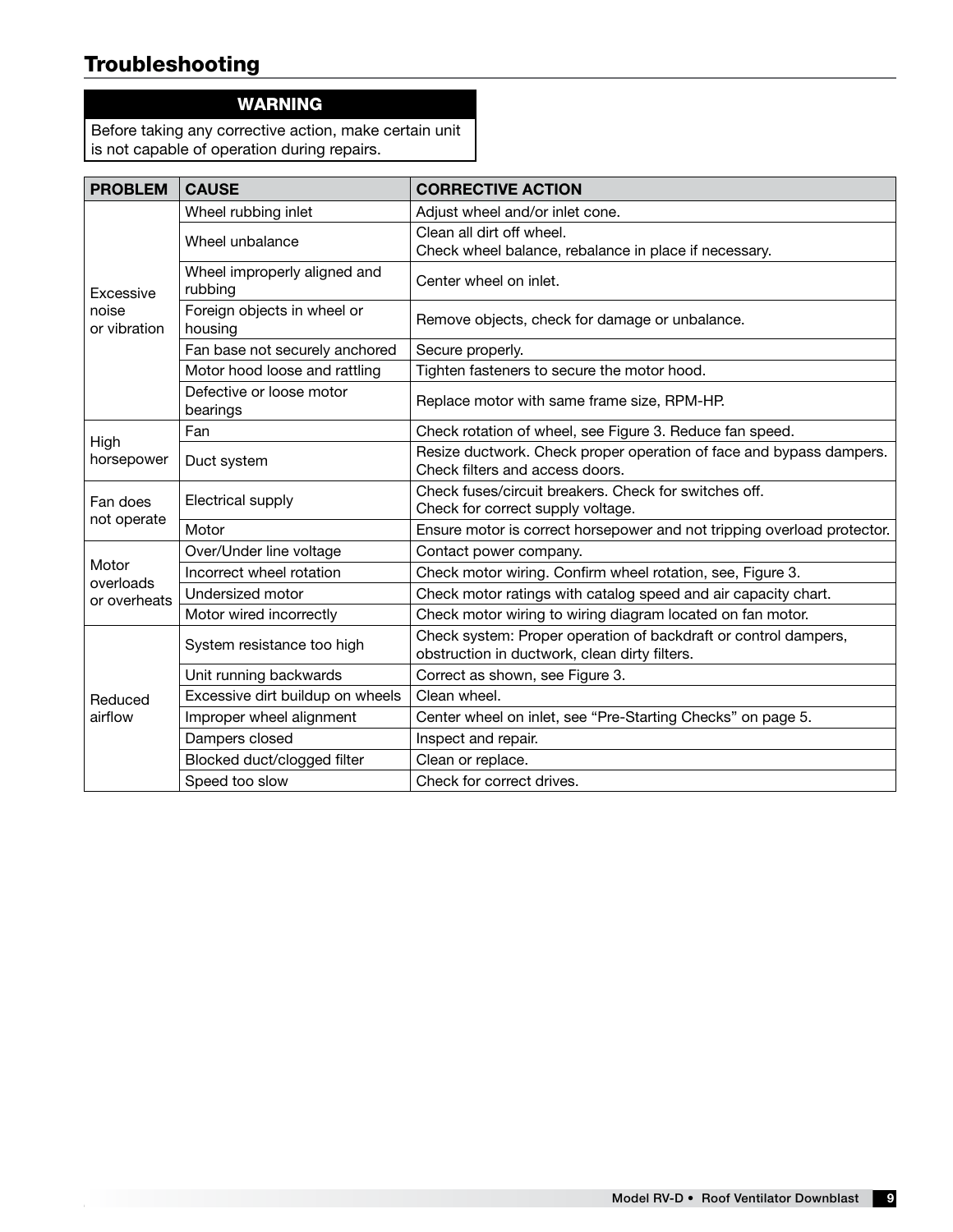# **Maintenance Log**

| Date _______________________Time _________________ AM/PM       |  | Date _______________________Time _____________________ AM/PM |  |
|----------------------------------------------------------------|--|--------------------------------------------------------------|--|
|                                                                |  |                                                              |  |
|                                                                |  |                                                              |  |
|                                                                |  |                                                              |  |
|                                                                |  |                                                              |  |
|                                                                |  |                                                              |  |
|                                                                |  |                                                              |  |
|                                                                |  |                                                              |  |
| Date _______________________Time _______________________ AM/PM |  | Date _____________________Time ________________ AM/PM        |  |
|                                                                |  |                                                              |  |
|                                                                |  | Date _______________________Time __________________ AM/PM    |  |
|                                                                |  |                                                              |  |
|                                                                |  | Date ______________________Time ______________________ AM/PM |  |
|                                                                |  |                                                              |  |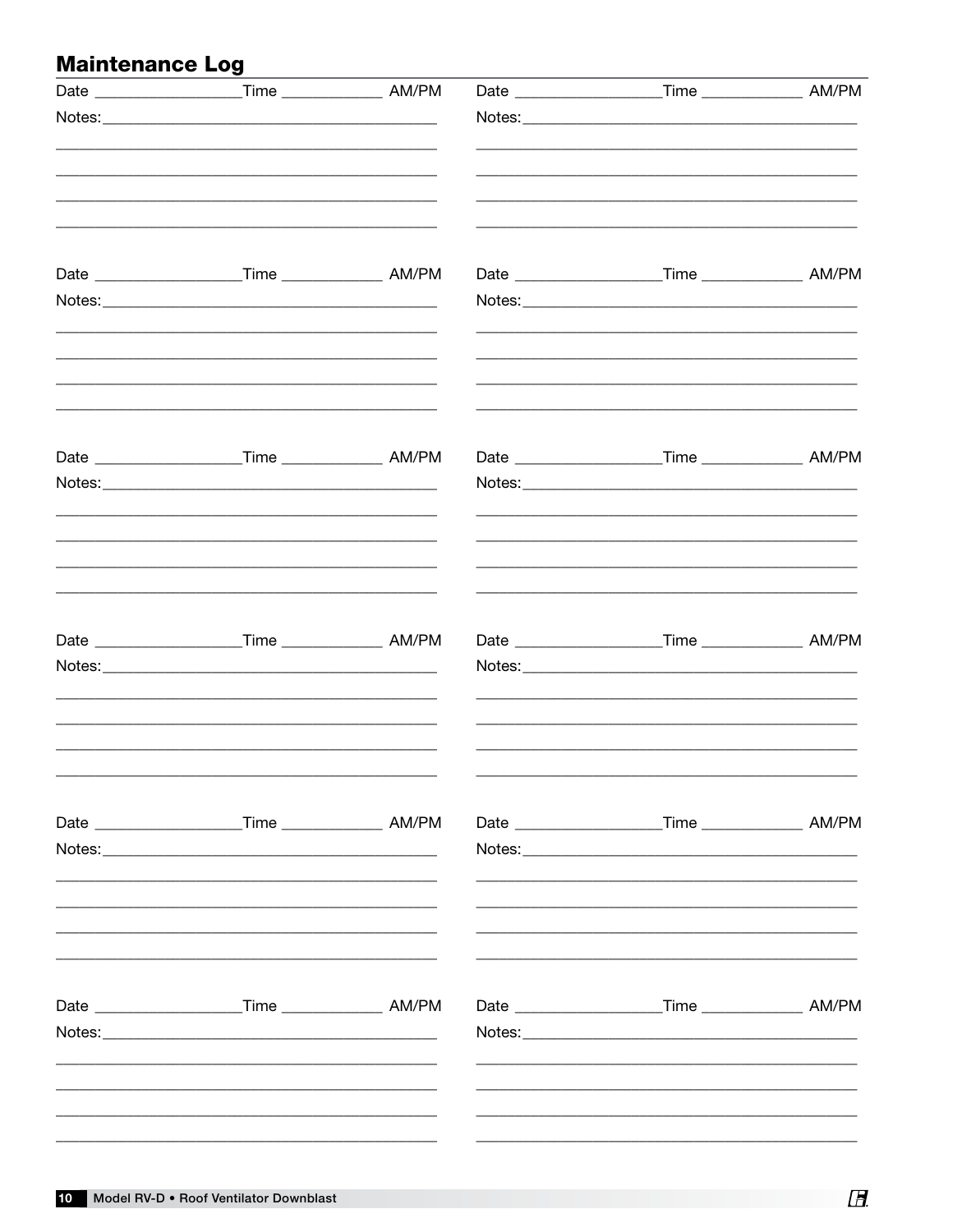# **Maintenance Log**

| Date ________________________Time _______________________ AM/PM |  |                                                             |  |
|-----------------------------------------------------------------|--|-------------------------------------------------------------|--|
|                                                                 |  |                                                             |  |
|                                                                 |  |                                                             |  |
|                                                                 |  |                                                             |  |
|                                                                 |  |                                                             |  |
|                                                                 |  |                                                             |  |
|                                                                 |  | Date ______________________Time _____________________ AM/PM |  |
|                                                                 |  |                                                             |  |
|                                                                 |  | Date _______________________Time __________________ AM/PM   |  |
|                                                                 |  |                                                             |  |
|                                                                 |  |                                                             |  |
| Date ______________________Time _________________ AM/PM         |  | Date _______________________Time __________________ AM/PM   |  |
|                                                                 |  |                                                             |  |
|                                                                 |  |                                                             |  |